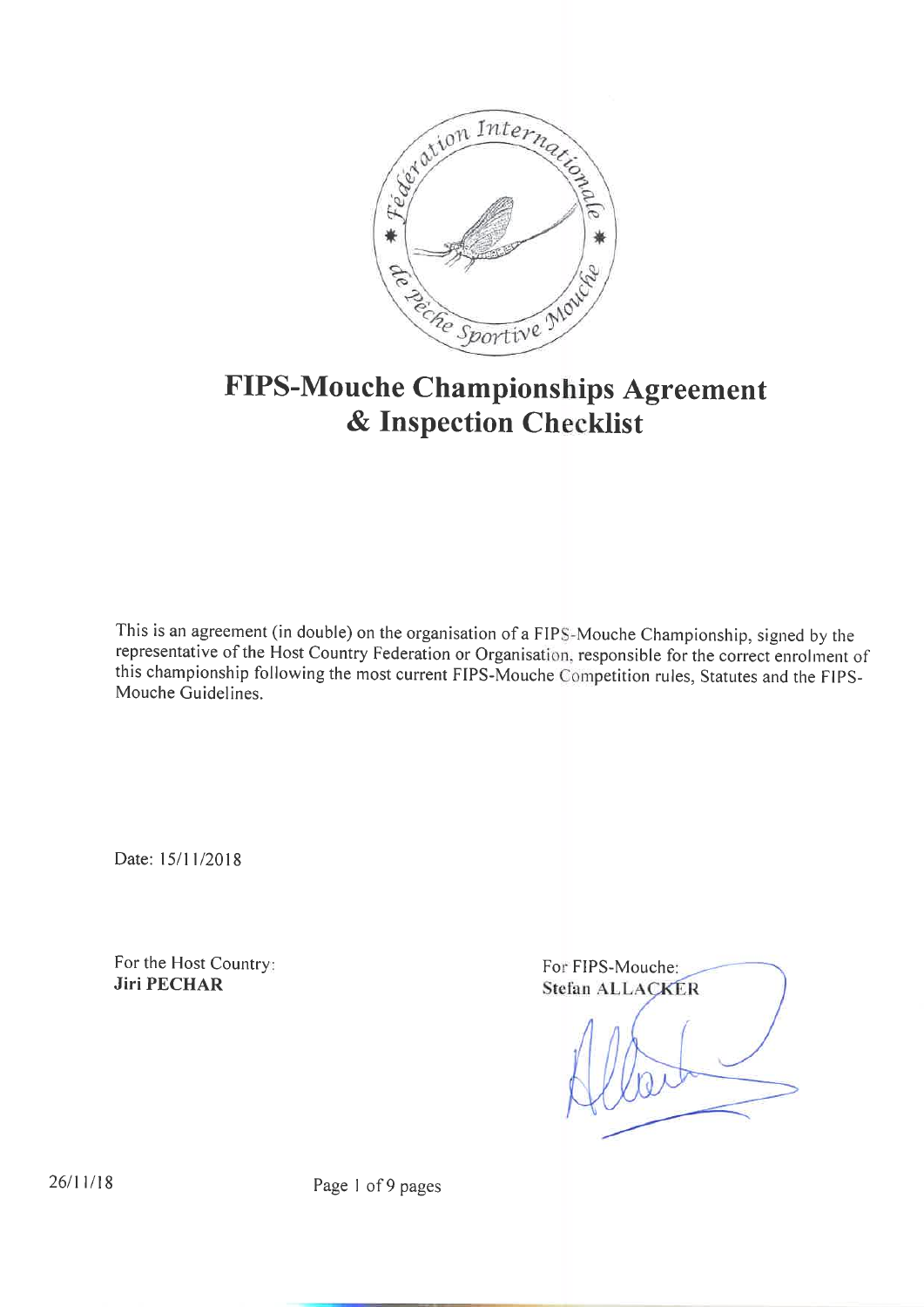## l. FIPs-Mouche official carrying out inspection:

| Name & address: | Stefan Allacker, Tiensestraat 77, 3320 Hoegaarden, Belgium |
|-----------------|------------------------------------------------------------|
| tel:            | $+32$ 472 96 58 02                                         |
| e-mail:         | stefan.allacker@skynet.be                                  |

# 2. International Organiser: Nominated in accordance with Reference A Art 5.2(c)

tel: +420 775 14 14 02

e-mail: ikomplet@seznam.cz

# Experience at local, National level or World level:

Competitor, international organizer of several FIPS-Mouche events and organizer of local competitions

Knowledge of FIPS-Mouche Competition Rules and experience in application: IO experience on world, youth and euro level, captain of Czech youth team for many years.

## 3. Championship Programme:

## Detailed programme (attached at Annex A), including all timings, to be available at start of inspection:

Preliminary programme:

| Day                      | Description                                                                                |
|--------------------------|--------------------------------------------------------------------------------------------|
| Sat Aug $10^{th}$        | registration, lunch, I <sup>st</sup> captains meeting with draw, opening ceremony, banquet |
| Sun Aug $11^{\text{th}}$ | official practice day 1 (07:00-12:00 hrs), evening captain's competition                   |
| Mon Aug $12th$           | official practice day $2$ , $2nd$ captains meeting                                         |
| Tue Aug $13th$           | $Ist$ and $2nd$ session                                                                    |
| Wed Aug $14^{\text{th}}$ | $3rd$ session; no session in the afternoon (program)                                       |
| Thu Aug $15th$           | $4th$ session and $5th$ session                                                            |
| Fri Aug $16^{\text{th}}$ | 3 <sup>rd</sup> captains meeting optional (feedback), symposium, awarding medals,          |
|                          | closing ceremony, banquet                                                                  |
| Sat Aug 17th             | breakfast & departure                                                                      |

#### Name & date of the Championship:

18<sup>th</sup> Cortland World Youth Fly Fishing Championship, Vyšší Brod, Czech Republic Aug  $10^{th}$ -17<sup>th</sup> 2019

26/11/18 Page 2 of 9 pages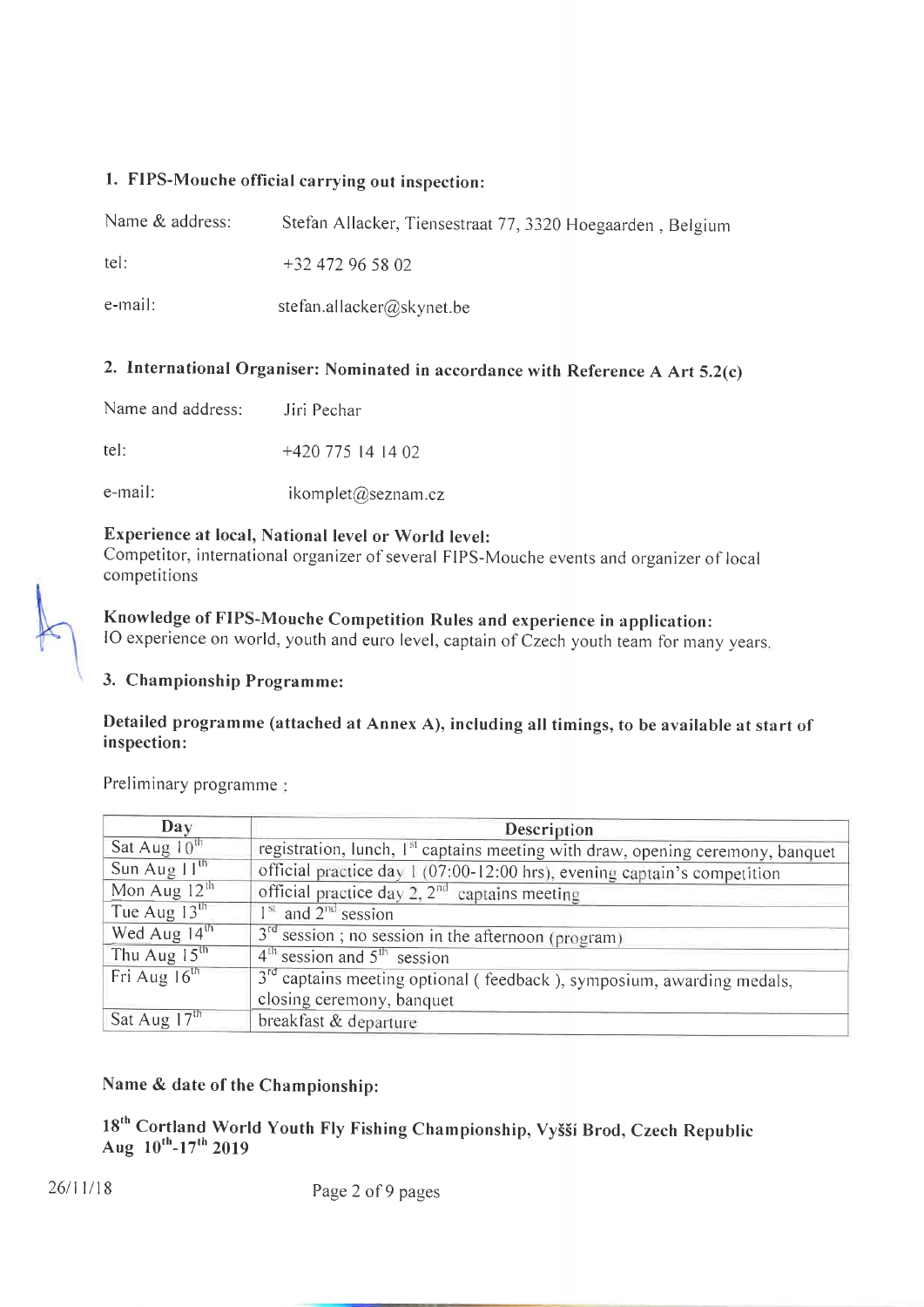## 4. Estimated attendance  $-$

(numbers of participants for calculation of participation Fee): <sup>75</sup>

Number of teams entered, or assumed, at date of inspection: 12 (For WORLD championships: just I national team allowed )

Total Team members: (max of 8 per team): 5 competitors, 1 reserve, 1 captain, 1 manager

Team Guests & Visitors: not considered

National officials: not considered

FIPS-Mouche officials: 2 at World level (in single rooms)

FIPS-Mouche International Supervisors: 5 (in twins or single rooms)

Guests of Honour: unknown

#### 5. Accommodation:

Hotels, names, official grade, number of rooms by type and total beds:

## Main Base Penzion Herbertov - http://www.penzionherbertov.cz/

- 62 beds in double rooms and apartments
- $10$  cottages they will be used only for judges, CZ Rep team and other helpers

#### Second Hotel Panský Dům Vyšší Brod - http://www.hotelpanskydum.cz/

- 52 beds in double rooms
- busses will pick up the competitors also at Hotel Pansky Dum

Hotel for officials( board + international Supervisors): Penzion Herberrov

Reserve -- other Penzions in Vyšší Brod

All in-country cost related to the presence and activities of the Board and the lnternational Supervisors for the whole duration of the official program of the championship will be included in the budget of the championship. (this also includes all cost related to transfer from airports to event location ; IS team will organise their travel so only one pick-up is needed ; LINZ airport in Austria is closest)

The Board and the lnternational Supervisors will be accommodated together in the main championships hotel, where meetings, draw, results, meeting/secretary rooms are and where are all facilities for printing, producing and showing of the results.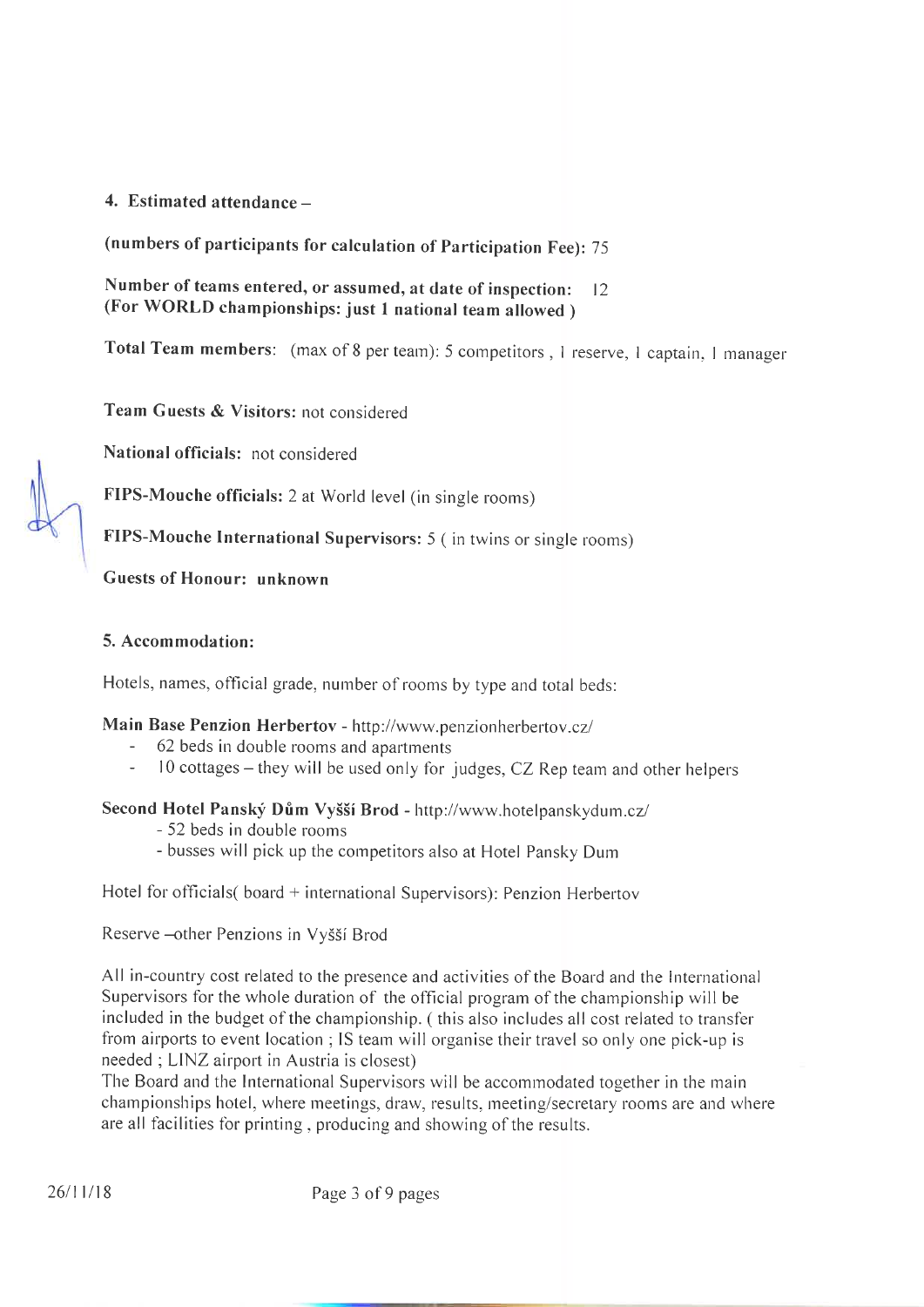Distances between if hotels are not together: 3km

Meeting rooms: Jury Meetings (10+), Captains Meetings (30+) & presentation facilities: OK

Discrete room for input of results: OK, captain's meeting room

lnternet connections in all rooms: OK

Chalet/lodge Accommodation: not for competitors (only upon request)

Accommodation for families and friends of youth competitors will be listed on the website of the championship.

Arrangements for early arrivals (contact details and facilities available):

Penzion Herbertov

Herbertov l5 382 73 Vy55í Brod

Telefon: +420 602 659 616 E-mail:  $info@p$ enzionherbertov.cz GPS: N 50°9.97590', E 14°22.18777'

Championship/Registration Office - In main hotel or separate: easy access for registrants: OK

National fìags to be flown throughout: OK, they will be provided by the host nation

#### 6. External catering:

Arrangements for lunches during championships: see preliminary programme

Out-of-hotel events:: closing ceremony will take place in the garden of Monastery in Vyšší Brod

#### 7. Competition:

#### Minimum size for eligible fish is 20 cm

Model for rotation of groups: see rules modification

26/11/18 Page 4 of 9 pages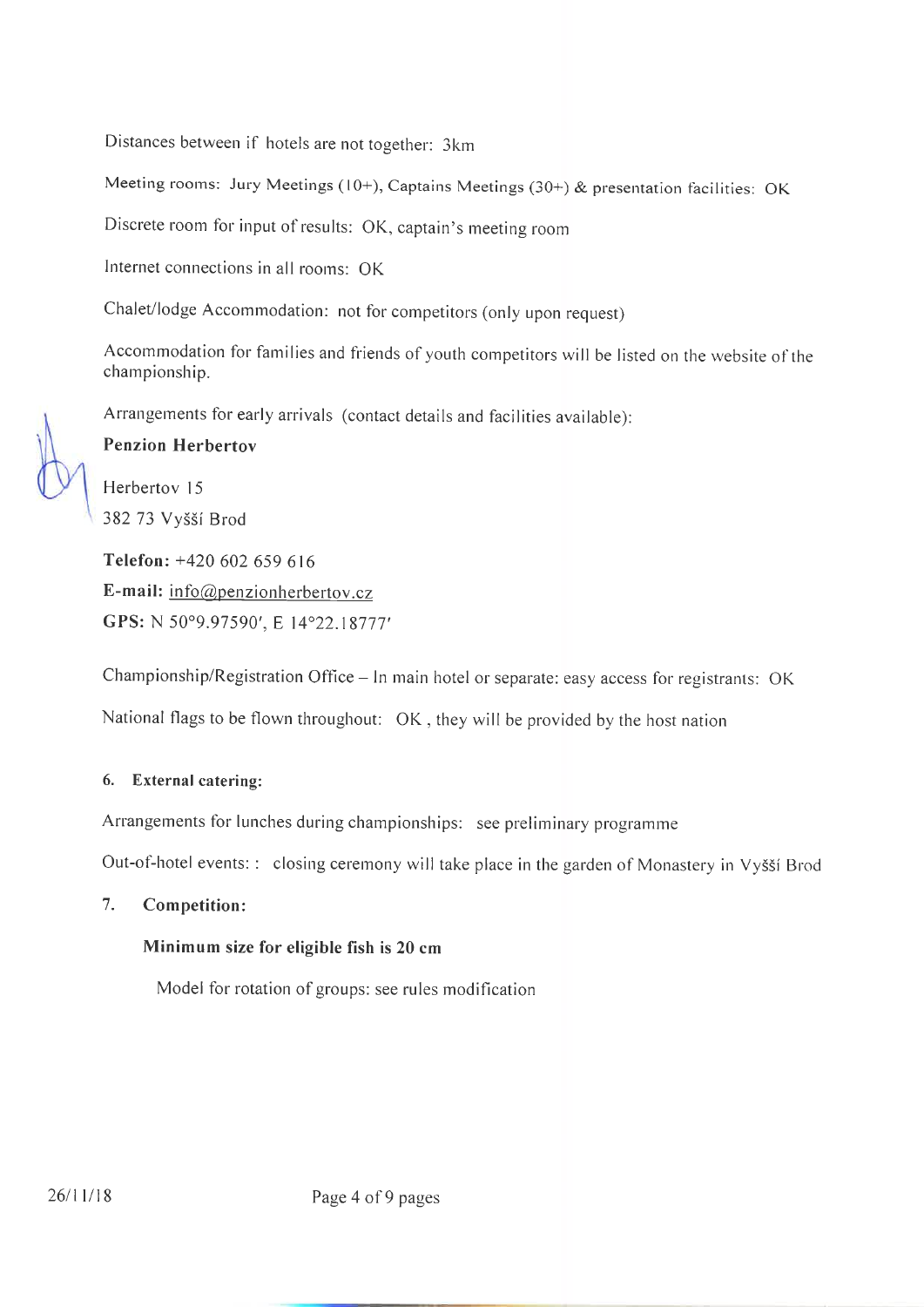Sector I - Vltava 29P - upper - Devil Stones (rotations after 90 minutes, to be decided at  $1^{st}$  CM) Sector II - Vltava 28 - upper - Vyssi Brod

Sector III - Vltava 29P - lower - Devil Stones (rotations after 90 minutes, to be decided at  $1^{st}$  CM) Sector lV - Vltava 28 - middle - Herbertov

Sector V - Vltava 27 (28) - Rozmberk

Sector length and fish species

- $\bullet$  200 m, no buffer zones
- Mainly wild brown trout, rainbow trout (stocked in sec IV and V), grayling, coarse fish (chub, dace, perch roach),

- Need for Rule modifications? What & why. –<br>1) All fish species are eligible in all sectors a mixed fish stock is present; all fish species are counted
	-
	- 2) Minimum Size for all fish species : 20 cm<br>3) Ban for fishing in all sectors for members of teams after July  $1<sup>st</sup>$  2019
	- 4) Full use of draw program possibilities; printing of filled in score sheets. If no carbon paper is available, competitors will need to make a picture of score sheet at end of session.

## 8. Official Practice waters: (Reference A: Article )

Name/fishing style: Vltava river up and downstream from competition sectors almost same fish stock (length of about 30km)

Details of transport and timings to be agreed before first Captains' meeting.

# 9. Unofficial Practice waters: (Reference A: Article )

Same as official practice waters

Name/fishing style: Vltava river 27 (fishery 423 040) downstream from competition sectors  $-$  almost same fish stock (length of about 30km)

## **Extremities of Competition Sectors not to be made available for unofficial** practice

Guides/ interpreters and costs: It will be published on website including costs of fishing permits and contacts

10. Draw: (Reference A; Article 2.Ì)

FIPS-Mouche secret draw method mandatory: OK

26/11/18 Page 5 of 9 pages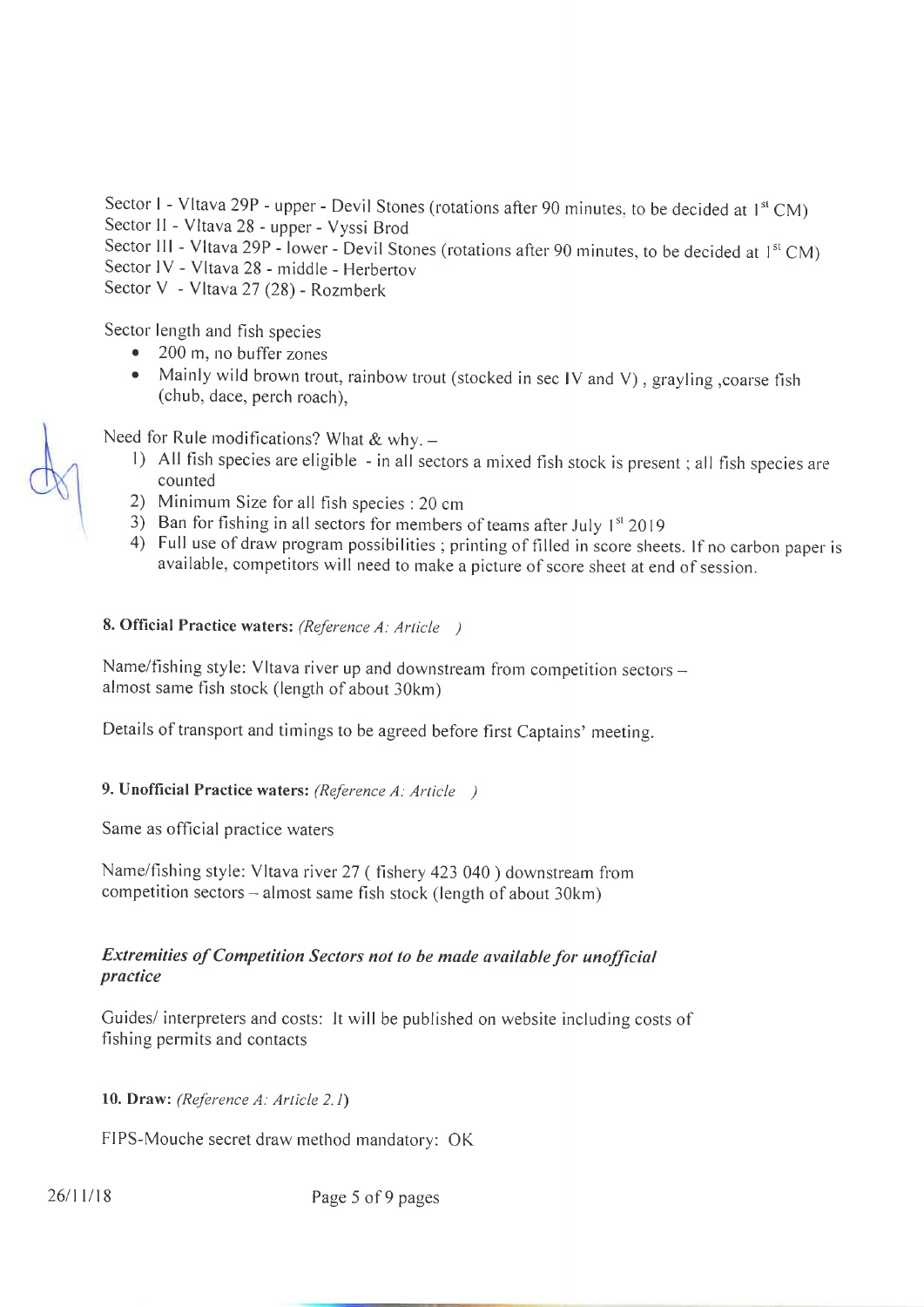LCD projector and screen required: OK, on the wall against the entrance door

Computer : FIPS-Mouche officials will bring laptop with draw Prg already prepared

Printer : Laser printer will provided by host nation, necessary for printing prefilled in score sheets with names of competitors, session, sector, beat.

FIPS-Mouche will lead draw and prepare results Table tennis balls required for draw of Teams and Competitors: OK

- Markings: a
	- o I set from I to total number of teams
	- o I set from A to E for the groups .

## ll. Scoring and Results:

Systern for collection/transmission catches from Sectors (detailed description of document transmission/delivery with tested and proved timings): From sectors I and III : by car (for session 1 and 4) Other : with groups coming back for lunch to the event main hotel ( Herbertov )

Scoring card example, following the FIPS-Mouche Template (carbon copy!) FIPS-Mouche predefined form will be used (Eng/CZ); will be printed from the FIPS-Mouche draw Prg ( fast laser printer required )

Back-up computer + mandatory use of FIPS-Mouche scoring program: To be provided by organizers for own use

Two computer operators required to input results: No

Board for display of results (up to 50 A4 pages and accessible to public and Competitors): Placed either in the main corridor or in the restaurant

Office equipment required : A4 paper, stapler, paper clips, 25 A4 envelopes, black permanent markers, fluo marker, pens OK

#### 12. Transport: (Reference B: Standards)

System for meeting incoming teams (arrangements at airport/hotel/Tourist Centre: Details for communication/bookings): Not provided

System for moving competitors, controllers  $\&$  officials means of transport, - by coaches, every group will be transported by coach; will be organised as economically as possible.

26/11/18 Page 6 of 9 pages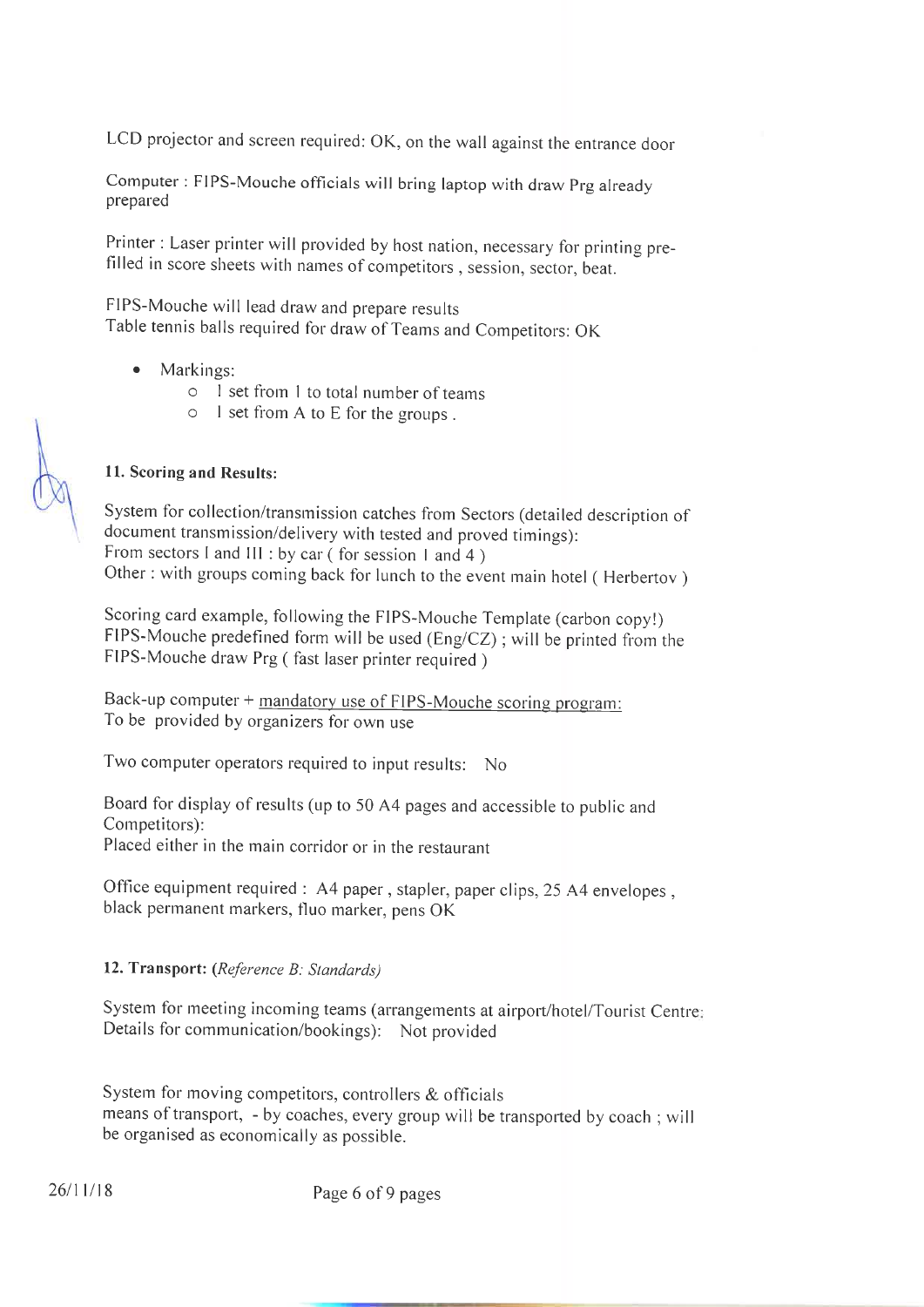distances/times to and between the sectors : max 20 minutes

locations, meeting points etc

- ln front of hotels

During official practice and during Championships: In front of hotels

Timings (including time for competitors to prepare before each session - <sup>30</sup> minutes) : details will be published on the championship website

Safety margins and back up (to be described in detail at inspection) No reason, close sector distances

Car or transport provided for FIPS-Mouche board during the championship : oK

Shuttle service till midnight to be provided between hotels (if more than one is used ) allowing social activities and contacts between teams / competitors.

13. Ceremonies: (Reference B: Ceremonies)

All Media rights for all FIPS-Mouche championships are owned by FlpS-Mouche:

For any championship, only one awards ceremony is authorized and permitted, and it will be at the final/Closing Ceremony. No other types of presentations will be allowed announcing the winners of the Championship.

Sound system and loudspeakers: OK

Medals provided by FIPS-Mouche: OK

National Anthems-to be brought by teams and checked when medallists known: provided by lO

French interpretation, as a minimum, to be provided only English

National flags available OK

#### 14. Conservation Symposium: (Reference B: Symposium)

Obligatory at World level: LIPNO and VLTAVA river management + excursions

Must meet agreed criteria : OK

#### 15. Guest Programme:

Outline Programme (Reference B: Application) ; visit to Ceske Krumlov

26/11/18 Page 7 of 9 pages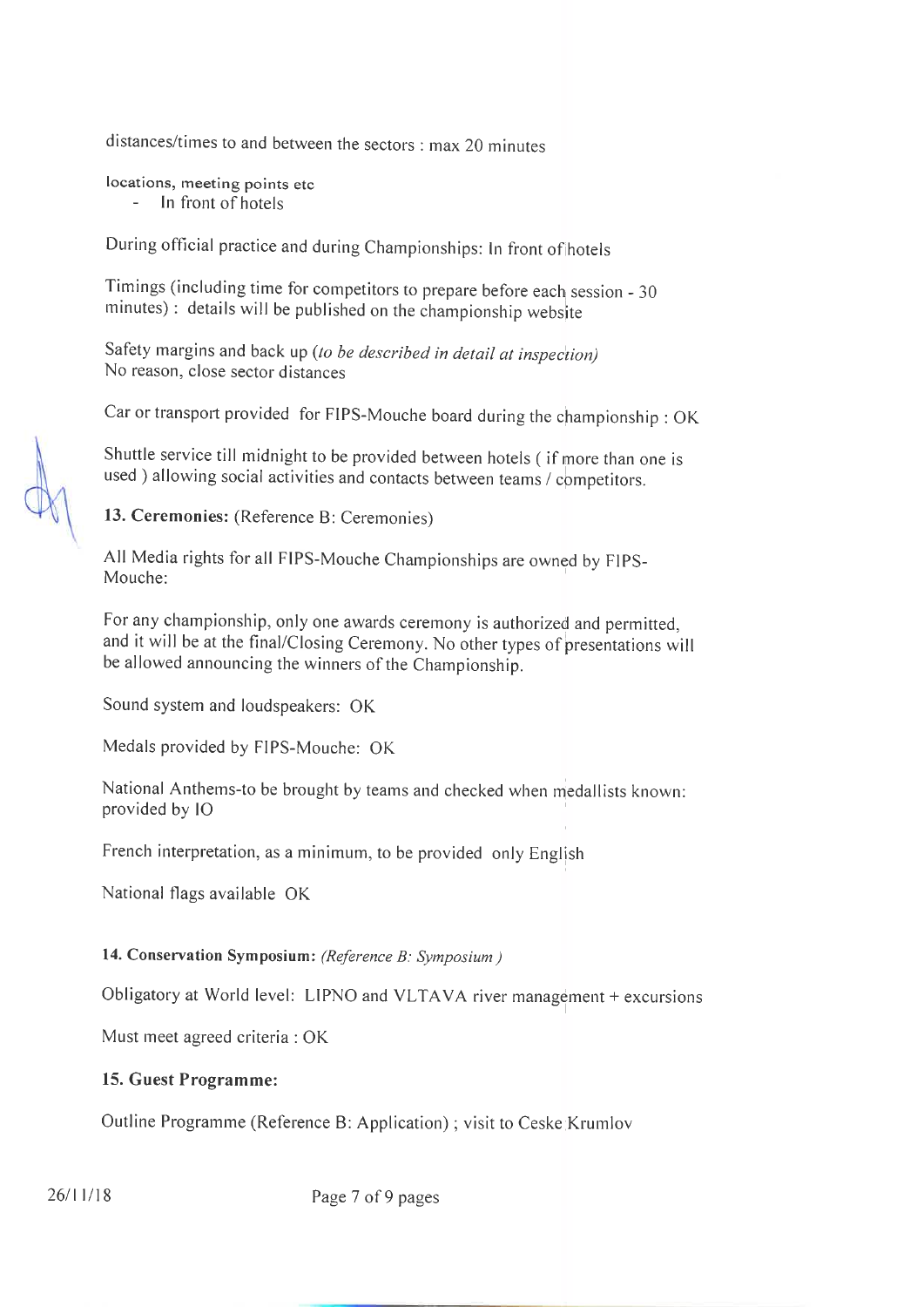# 16. Budget and Finance (Reference A: Article 6.1(f) and Reference B)

#### **Maximum Participation costs for TOP CLASS competitions:**

Youth championships:  $\epsilon$  1000 European or Masters :  $\epsilon$  1200 World seniors  $\qquad$ :  $\epsilon$  1400

Budget Template to be completed :

Average participation Cost-Team member preliminary maximum 950  $\epsilon$ , The prices will be based on accommodation setup chosen by teams and will consist of base fee  $+$  accommodation.

Cortland / FIPS-Mouche sponsoring : 200  $\epsilon$ / competitor ; max of 1000  $\epsilon$  per team

Participation Cost-Guest : will be published on the website, according to type of accommodation

For senior World: anti-doping tests (4 pers) : Not applicable

#### 25 € FIPS-Mouche fee per registrant (4b & 4c) to be paid by Hosts:

FIPS-Mouche bank details: Banque et Caisse d'Epargne de l'Etat - L-2954 Luxembourg Bank Address BIC (Swift): BCEELULL Account n IBAN: LU62 0019 0038 5693 7000 (€ EURO)

# 500 € CIPS fee for Championship payable to CIPS Treasurer, before start of the competition:

CIPS bank details:

# **CREDIT AGRICOLE VAL DE FRANCE**

IBAN (International Bank Account Number): FR76 1440 6001 6390 0025 7407 084 Code BIC (Bank Identification Code) - code swift: AGRIFRPP844

17. Insurance: (Reference A: Article 8.1)

Extent of Insurance Cover arranged by Hosts

#### 18. Safety and Security

Local threats  $-112$ There will be 2 dedicated persons available on Sector I and II due to lack of mobile perception.

Liaison with local police 112

Health precautions – not needed

Medical support: There will be 2 dedicated persons available on sector (Certaky) due to lack of mobile perception.

 $26/11/18$ 

Page 8 of 9 pages